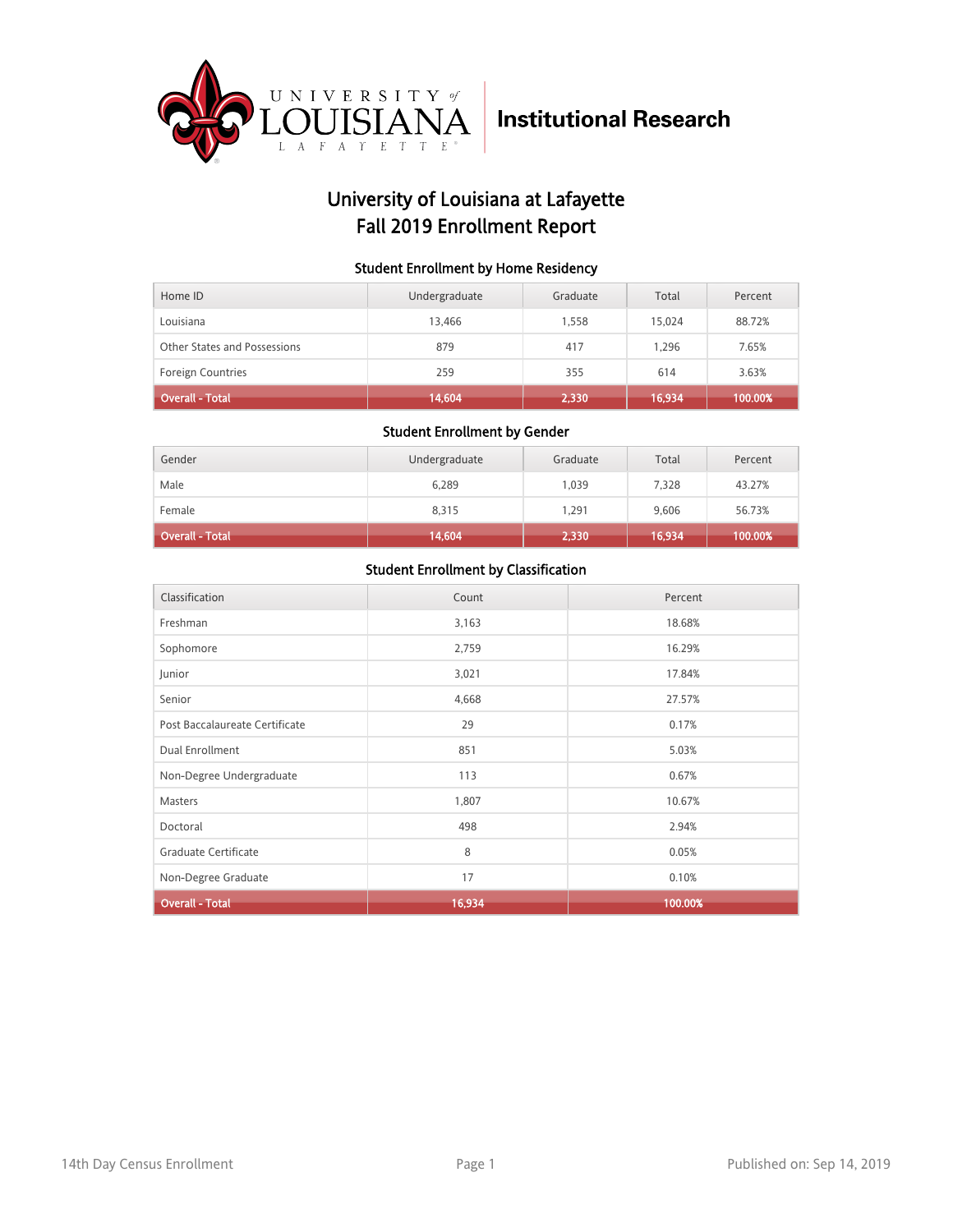

## University of Louisiana at Lafayette Fall 2019 Enrollment Report

### Student Enrollment by Entry Type

| <b>Entry Type</b>      | Undergraduate | Graduate     | Total  | Percent |
|------------------------|---------------|--------------|--------|---------|
| Continuing             | 9,865         | 1,690        | 11,555 | 68.24%  |
| Dual Enrollment        | 851           | $\mathbf{0}$ | 851    | 5.03%   |
| First Time             | 2.536         | 564          | 3.100  | 18.31%  |
| Non Degree             | 113           | 17           | 130    | 0.77%   |
| Re-entry               | 449           | 59           | 508    | 3.00%   |
| Transfer               | 790           | $\mathbf{0}$ | 790    | 4.67%   |
| <b>Overall - Total</b> | 14,604        | 2,330        | 16,934 | 100.00% |

### Student Enrollment by Race/Ethnicity

| Race/Ethnicity                            | Undergraduate | Graduate     | Total  | Percent |
|-------------------------------------------|---------------|--------------|--------|---------|
| American Indian or Alaska Native          | 45            | 4            | 49     | 0.29%   |
| Asian                                     | 382           | 72           | 454    | 2.68%   |
| Black or African American                 | 2,901         | 355          | 3,256  | 19.23%  |
| Hispanic, of any race                     | 834           | 83           | 917    | 5.42%   |
| Native Hawaiian or Other Pacific Islander | 14            | $\mathbf{0}$ | 14     | 0.08%   |
| Non-resident Alien                        | 164           | 254          | 418    | 2.47%   |
| Two or more races                         | 405           | 31           | 436    | 2.57%   |
| Unknown Race/Ethnicity                    | 454           | 77           | 531    | 3.14%   |
| White                                     | 9,405         | 1,454        | 10,859 | 64.13%  |
| <b>Overall - Total</b>                    | 14,604        | 2,330        | 16,934 | 100.00% |

| <b>Full/Part Time</b> | Undergraduate | Graduate | Total  | Percent |
|-----------------------|---------------|----------|--------|---------|
| <b>Full Time</b>      | 11,930        | 1.137    | 13,067 | 77.16%  |
| Part Time             | 2,674         | 1.193    | 3,867  | 22.84%  |
| Overall - Total       | (14, 604)     | 2,330    | 16,934 | 100.00% |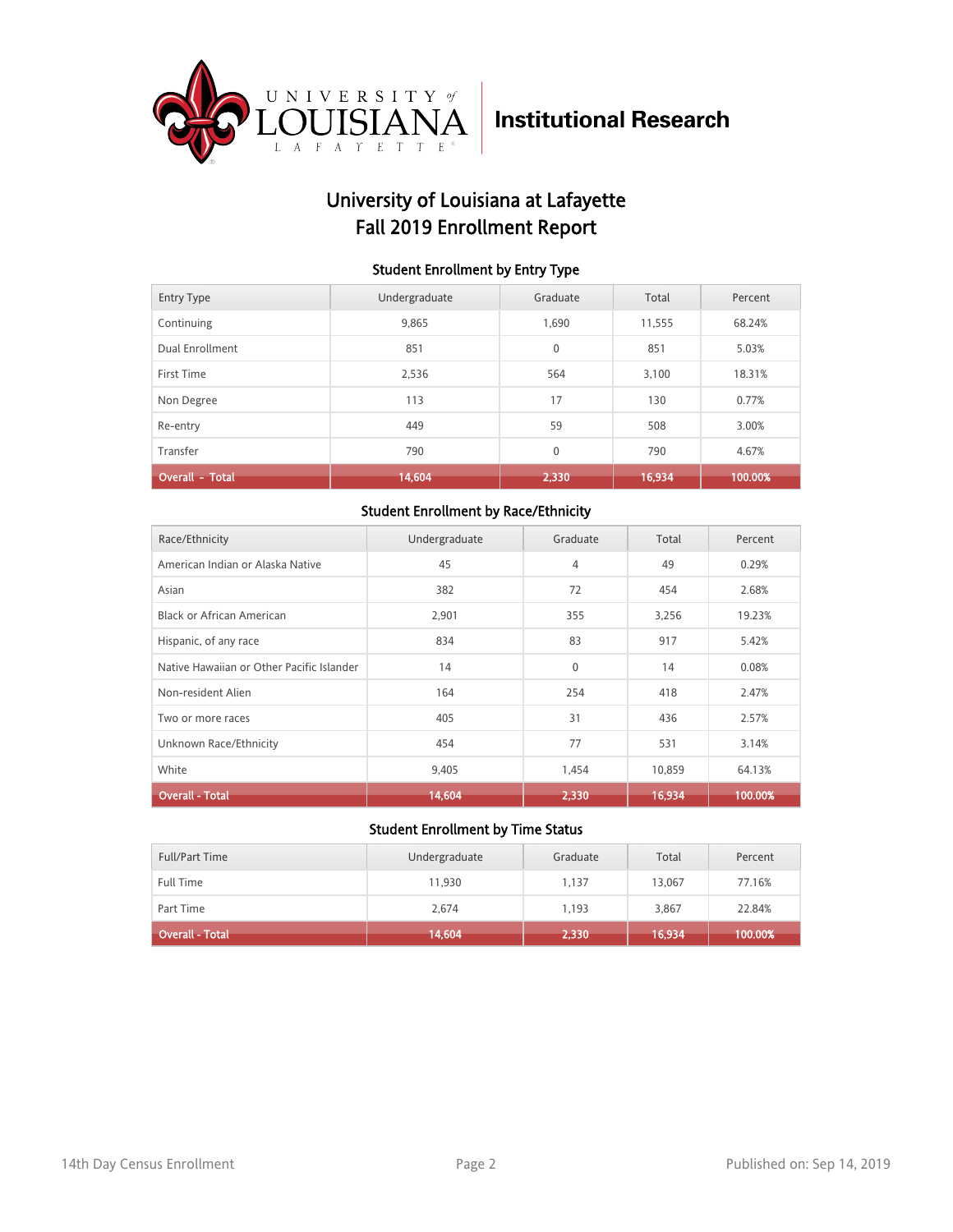

## Academic Affairs, VP Fall 2019 Enrollment Report

### Student Enrollment by Home Residency

| Home ID                      | Undergraduate | Graduate | Total | Percent |
|------------------------------|---------------|----------|-------|---------|
| Louisiana                    | 926           |          | 926   | 97.99%  |
| Other States and Possessions |               | 0        | 3     | 0.32%   |
| <b>Foreign Countries</b>     | 16            |          | 16    | 1.69%   |
| <b>Overall - Total</b>       | 945           |          | 945   | 100.00% |

### Student Enrollment by Gender

| Gender                 | Undergraduate | Graduate | Total | Percent |
|------------------------|---------------|----------|-------|---------|
| Male                   | 418           |          | 418   | 44.23%  |
| Female                 | 527           |          | 527   | 55.77%  |
| <b>Overall - Total</b> | 945           |          | 945   | 100.00% |

| Classification           | Count | Percent    |
|--------------------------|-------|------------|
| Dual Enrollment          | 851   | 90.05%     |
| Non-Degree Undergraduate | 94    | 9.95%      |
| <b>Overall - Total</b>   | 945   | $100.00\%$ |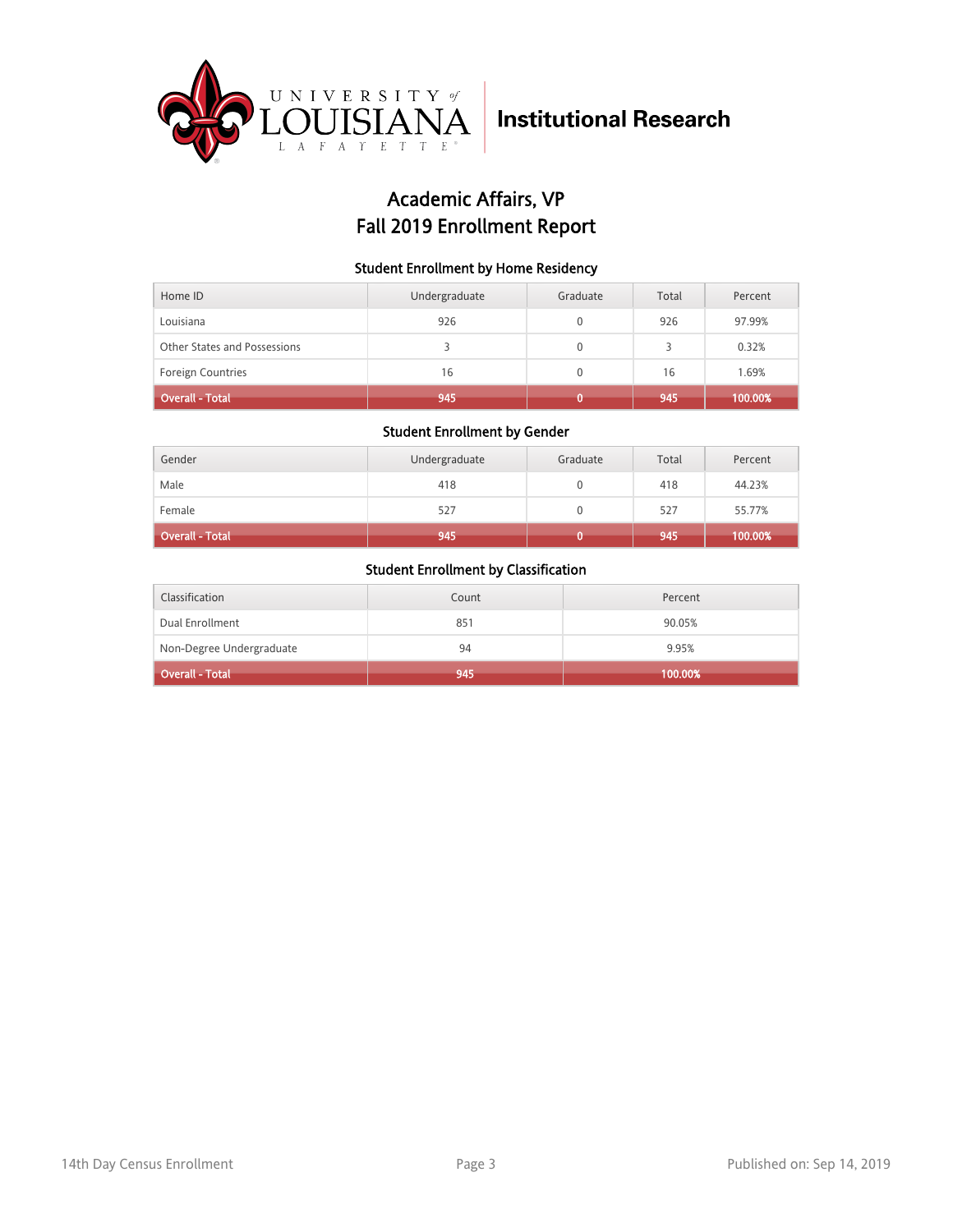

## Academic Affairs, VP Fall 2019 Enrollment Report

### Student Enrollment by Entry Type

| Entry Type             | Undergraduate | Graduate | Total | Percent |
|------------------------|---------------|----------|-------|---------|
| Dual Enrollment        | 851           |          | 851   | 90.05%  |
| Non Degree             | 94            |          | 94    | 9.95%   |
| <b>Overall - Total</b> | 945           |          | 945   | 100.00% |

### Student Enrollment by Race/Ethnicity

| Race/Ethnicity                   | Undergraduate  | Graduate     | Total | Percent |
|----------------------------------|----------------|--------------|-------|---------|
| Asian                            | 32             | $\mathbf{0}$ | 32    | 3.39%   |
| Black or African American        | 90             | $\Omega$     | 90    | 9.52%   |
| Hispanic, of any race            | 41             | $\Omega$     | 41    | 4.34%   |
| American Indian or Alaska Native | $\overline{2}$ | $\mathbf{0}$ | 2     | 0.21%   |
| Two or more races                | 22             | $\Omega$     | 22    | 2.33%   |
| Non-resident Alien               | 7              | $\Omega$     | 7     | 0.74%   |
| Unknown Race/Ethnicity           | 74             | $\Omega$     | 74    | 7.83%   |
| White                            | 677            | $\mathbf{0}$ | 677   | 71.64%  |
| <b>Overall - Total</b>           | 945            | 0            | 945   | 100.00% |

| <b>Full/Part Time</b> | Undergraduate | Graduate | Total | Percent |
|-----------------------|---------------|----------|-------|---------|
| <b>Full Time</b>      | 27            |          | 27    | 2.86%   |
| Part Time             | 918           |          | 918   | 97.14%  |
| Overall - Total       | 945           |          | 945   | 100.00% |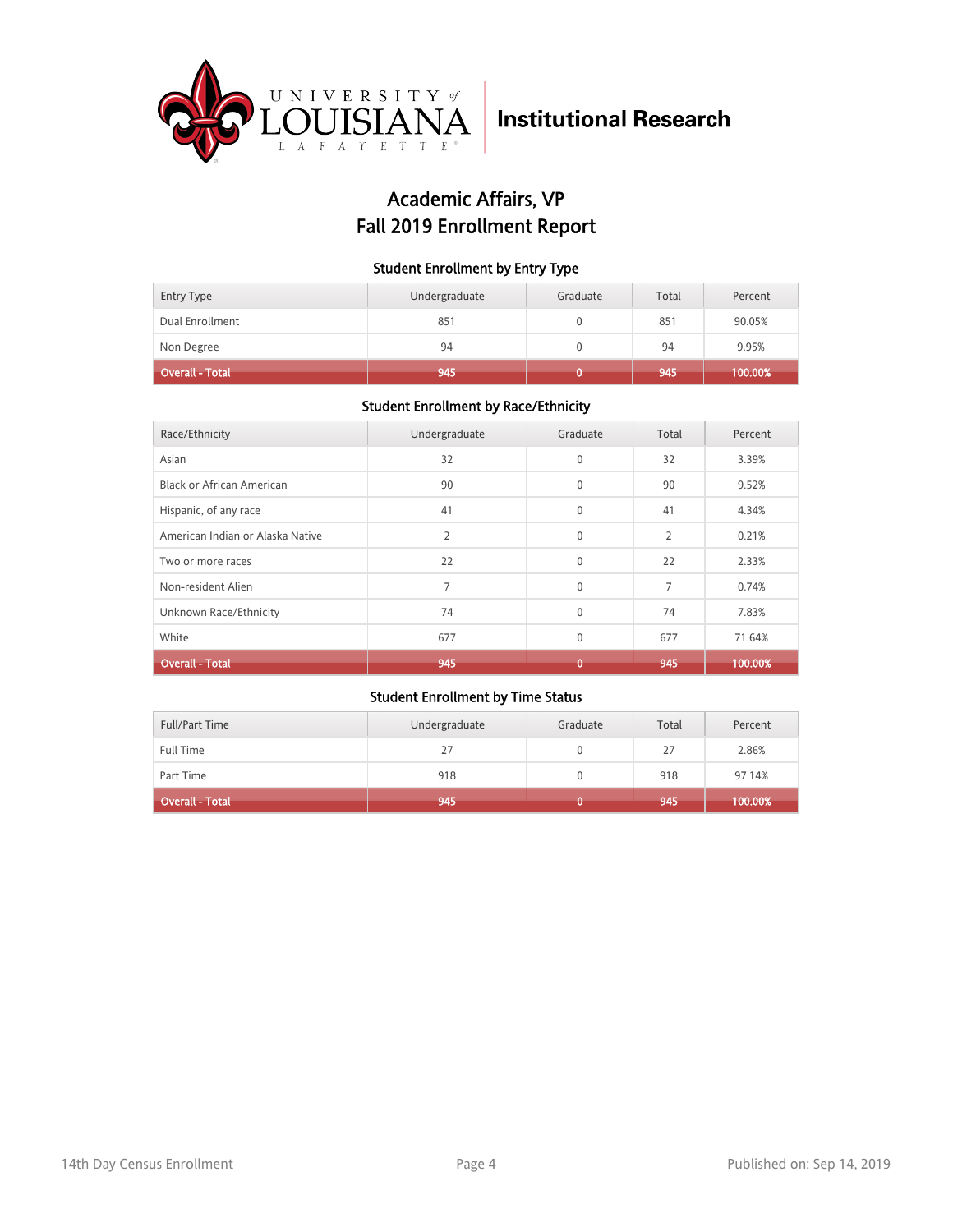

## Business Administration Fall 2019 Enrollment Report

### Student Enrollment by Home Residency

| Home ID                      | Undergraduate | Graduate | Total | Percent |
|------------------------------|---------------|----------|-------|---------|
| Louisiana                    | 1.716         | 757      | 2.473 | 85.54%  |
| Other States and Possessions | 95            | 224      | 319   | 11.03%  |
| <b>Foreign Countries</b>     | 54            | 45       | 99    | 3.42%   |
| <b>Overall - Total</b>       | 1,865         | 1,026    | 2,891 | 100.00% |

#### Student Enrollment by Gender

| Gender                 | Undergraduate | Graduate | Total | Percent |
|------------------------|---------------|----------|-------|---------|
| Male                   | 975           | 492      | 1.467 | 50.74%  |
| Female                 | 890           | 534      | 1.424 | 49.26%  |
| <b>Overall - Total</b> | 1,865         | 1,026    | 2,891 | 100.00% |

| Classification                 | Count | Percent |
|--------------------------------|-------|---------|
| Freshman                       | 404   | 13.97%  |
| Sophomore                      | 410   | 14.18%  |
| Junior                         | 444   | 15.36%  |
| Senior                         | 604   | 20.89%  |
| Post Baccalaureate Certificate | 3     | 0.10%   |
| Masters                        | 1,025 | 35.45%  |
| Graduate Certificate           | 1     | 0.03%   |
| <b>Overall - Total</b>         | 2,891 | 100.00% |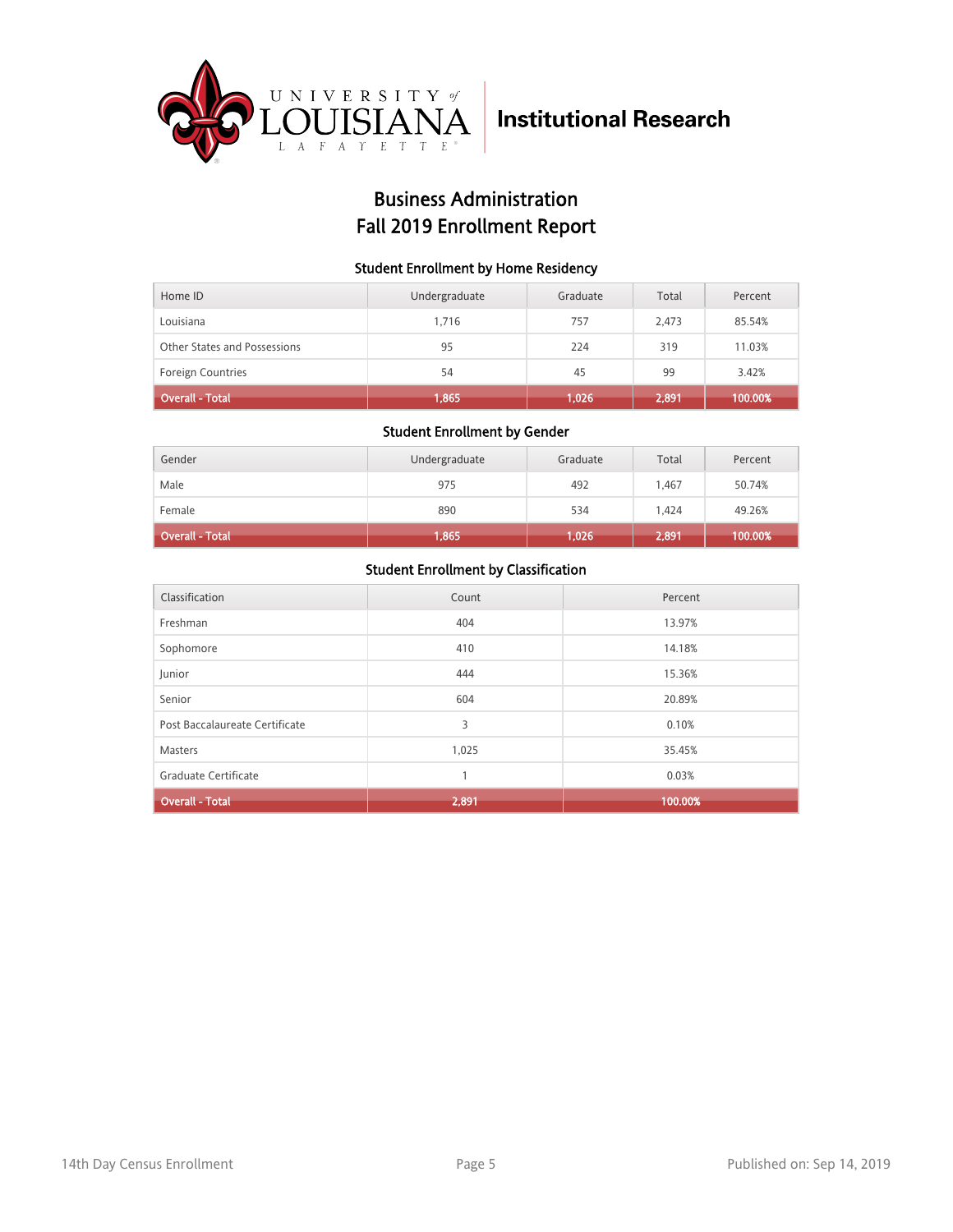

## Business Administration Fall 2019 Enrollment Report

### Student Enrollment by Entry Type

| <b>Entry Type</b>      | Undergraduate | Graduate | Total | Percent |
|------------------------|---------------|----------|-------|---------|
| Continuing             | 1,391         | 752      | 2,143 | 74.13%  |
| First Time             | 306           | 259      | 565   | 19.54%  |
| Re-entry               | 69            | 15       | 84    | 2.91%   |
| Transfer               | 99            | $\Omega$ | 99    | 3.42%   |
| <b>Overall - Total</b> | 1,865         | 1,026    | 2,891 | 100.00% |

### Student Enrollment by Race/Ethnicity

| Race/Ethnicity                            | Undergraduate | Graduate | Total | Percent |
|-------------------------------------------|---------------|----------|-------|---------|
| Asian                                     | 57            | 33       | 90    | 3.11%   |
| Black or African American                 | 366           | 211      | 577   | 19.96%  |
| Hispanic, of any race                     | 96            | 45       | 141   | 4.88%   |
| American Indian or Alaska Native          | 5             | 1        | 6     | 0.21%   |
| Two or more races                         | 51            | 20       | 71    | 2.46%   |
| Non-resident Alien                        | 43            | 29       | 72    | 2.49%   |
| Native Hawaiian or Other Pacific Islander |               | $\Omega$ | 1     | 0.03%   |
| Unknown Race/Ethnicity                    | 50            | 27       | 77    | 2.66%   |
| White                                     | 1,196         | 660      | 1,856 | 64.20%  |
| <b>Overall - Total</b>                    | 1,865         | 1,026    | 2,891 | 100.00% |

| <b>Full/Part Time</b>  | Undergraduate | Graduate | Total | Percent |
|------------------------|---------------|----------|-------|---------|
| <b>Full Time</b>       | 1.719         | 288      | 2.007 | 69.42%  |
| Part Time              | 146           | 738      | 884   | 30.58%  |
| <b>Overall - Total</b> | 1,865         | 1,026    | 2,891 | 100.00% |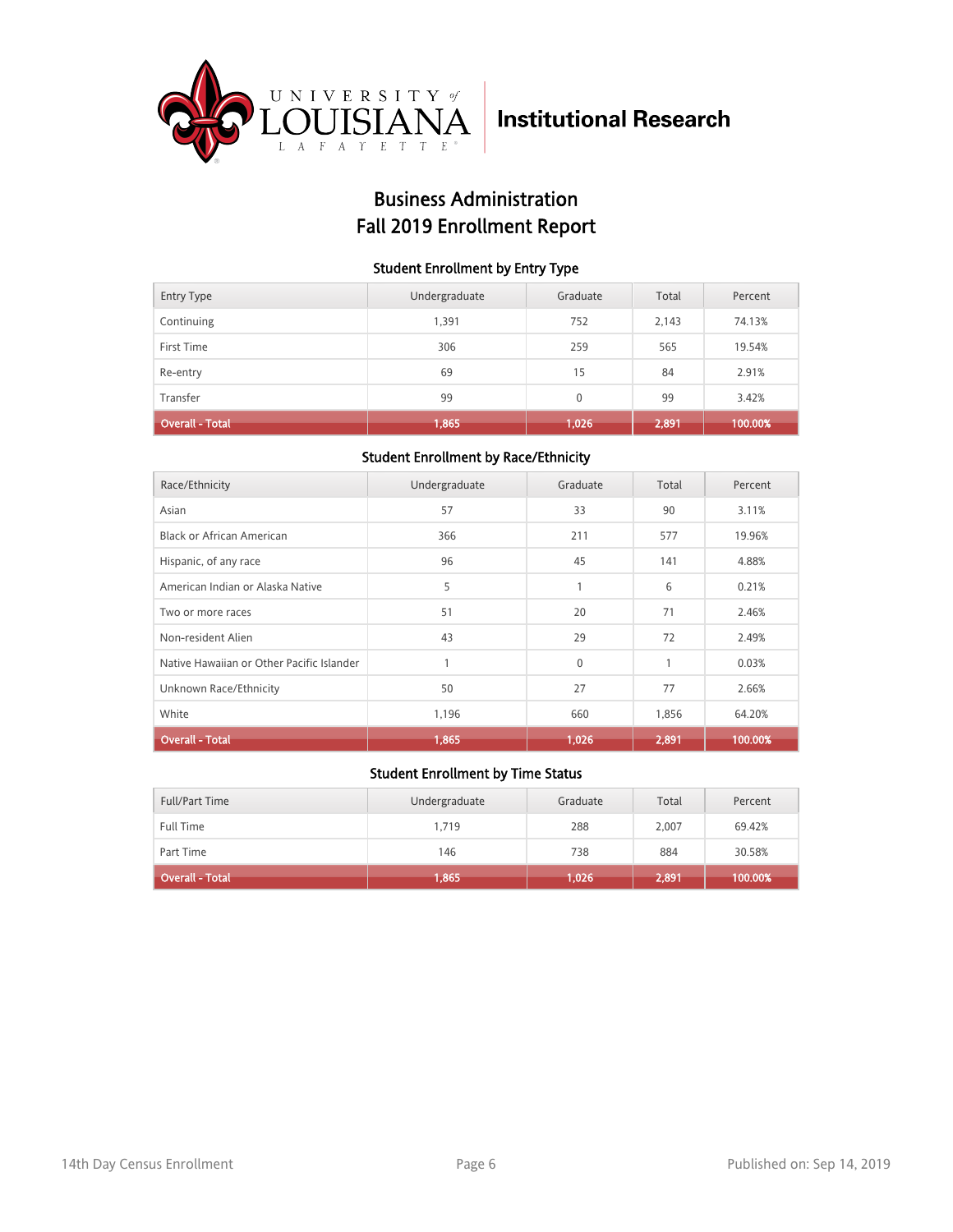

## Arts Fall 2019 Enrollment Report

### Student Enrollment by Home Residency

| Home ID                      | Undergraduate | Graduate | Total | Percent |
|------------------------------|---------------|----------|-------|---------|
| Louisiana                    | 837           | 36       | 873   | 92.58%  |
| Other States and Possessions | 44            | 4        | 48    | 5.09%   |
| <b>Foreign Countries</b>     | 14            | 8        | 22    | 2.33%   |
| <b>Overall - Total</b>       | 895           | 48       | 943   | 100.00% |

### Student Enrollment by Gender

| Gender                 | Undergraduate | Graduate | Total | Percent |
|------------------------|---------------|----------|-------|---------|
| Male                   | 377           | 28       | 405   | 42.95%  |
| Female                 | 518           | 20       | 538   | 57.05%  |
| <b>Overall - Total</b> | 895           | 48       | 943   | 100.00% |

| Classification         | Count | Percent |
|------------------------|-------|---------|
| Freshman               | 240   | 25.45%  |
| Sophomore              | 206   | 21.85%  |
| Junior                 | 199   | 21.10%  |
| Senior                 | 250   | 26.51%  |
| <b>Masters</b>         | 48    | 5.09%   |
| <b>Overall - Total</b> | 943   | 100.00% |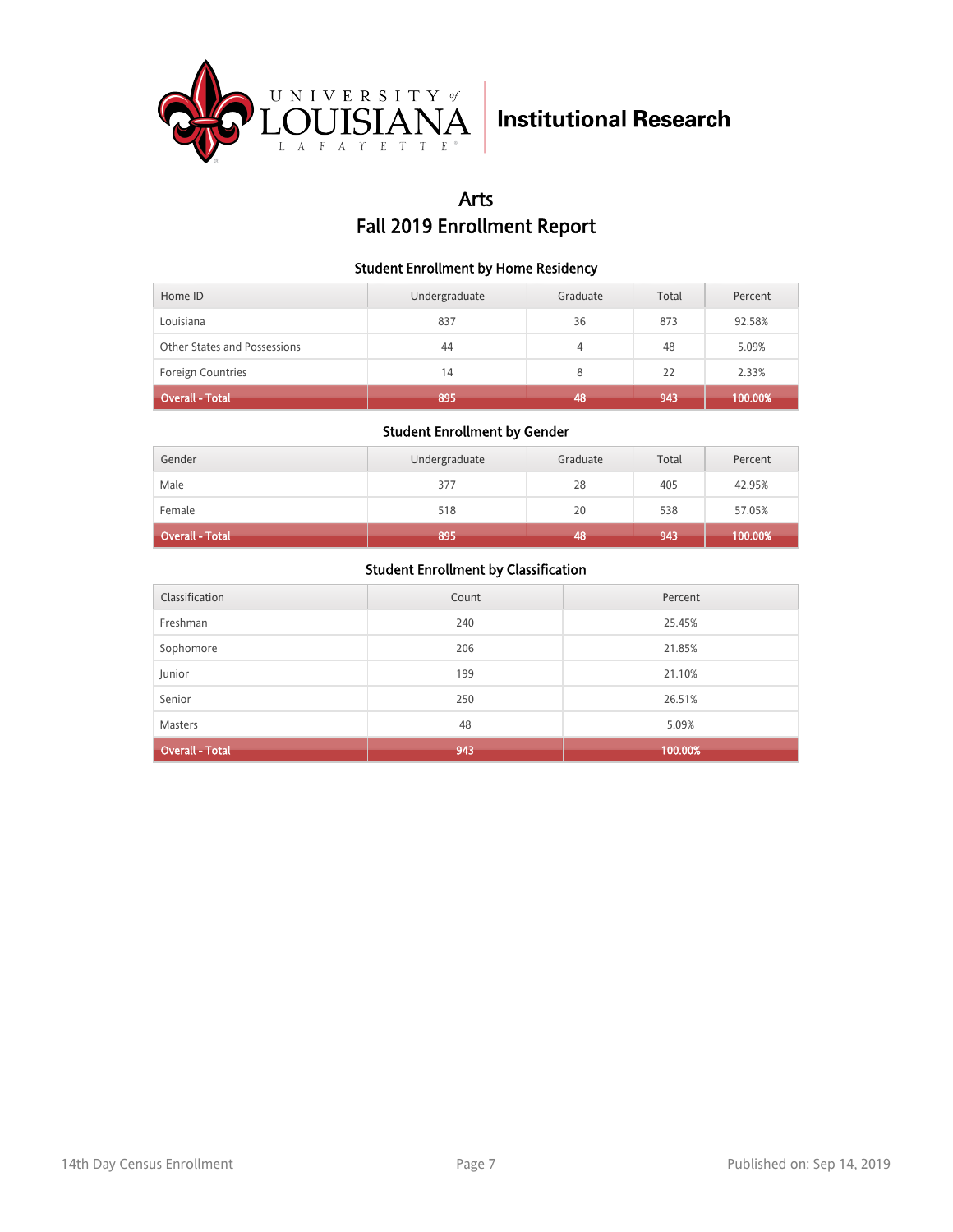

## Arts Fall 2019 Enrollment Report

### Student Enrollment by Entry Type

| <b>Entry Type</b>      | Undergraduate | Graduate | Total | Percent |
|------------------------|---------------|----------|-------|---------|
| Continuing             | 636           | 22       | 658   | 69.78%  |
| First Time             | 197           | 25       | 222   | 23.54%  |
| Re-entry               | 22            |          | 23    | 2.44%   |
| Transfer               | 40            | $\Omega$ | 40    | 4.24%   |
| <b>Overall - Total</b> | 895           | 48       | 943   | 100.00% |

### Student Enrollment by Race/Ethnicity

| Race/Ethnicity                            | Undergraduate | Graduate | Total | Percent |
|-------------------------------------------|---------------|----------|-------|---------|
| Asian                                     | 17            |          | 18    | 1.91%   |
| Black or African American                 | 171           | 9        | 180   | 19.09%  |
| Hispanic, of any race                     | 63            | 3        | 66    | 7.00%   |
| American Indian or Alaska Native          | 3             | $\Omega$ | 3     | 0.32%   |
| Two or more races                         | 25            | $\Omega$ | 25    | 2.65%   |
| Non-resident Alien                        | 10            | 6        | 16    | 1.70%   |
| Native Hawaiian or Other Pacific Islander |               | $\Omega$ | 1     | 0.11%   |
| Unknown Race/Ethnicity                    | 26            | $\Omega$ | 26    | 2.76%   |
| White                                     | 579           | 29       | 608   | 64.48%  |
| <b>Overall - Total</b>                    | 895           | 48       | 943   | 100.00% |

| Full/Part Time    | Undergraduate | Graduate | Total | Percent |
|-------------------|---------------|----------|-------|---------|
| Full Time         | 815           | 46       | 861   | 91.30%  |
| Part Time         | 80            |          | 82    | 8.70%   |
| Overall - Total 1 | 895           | 48       | 943   | 100.00% |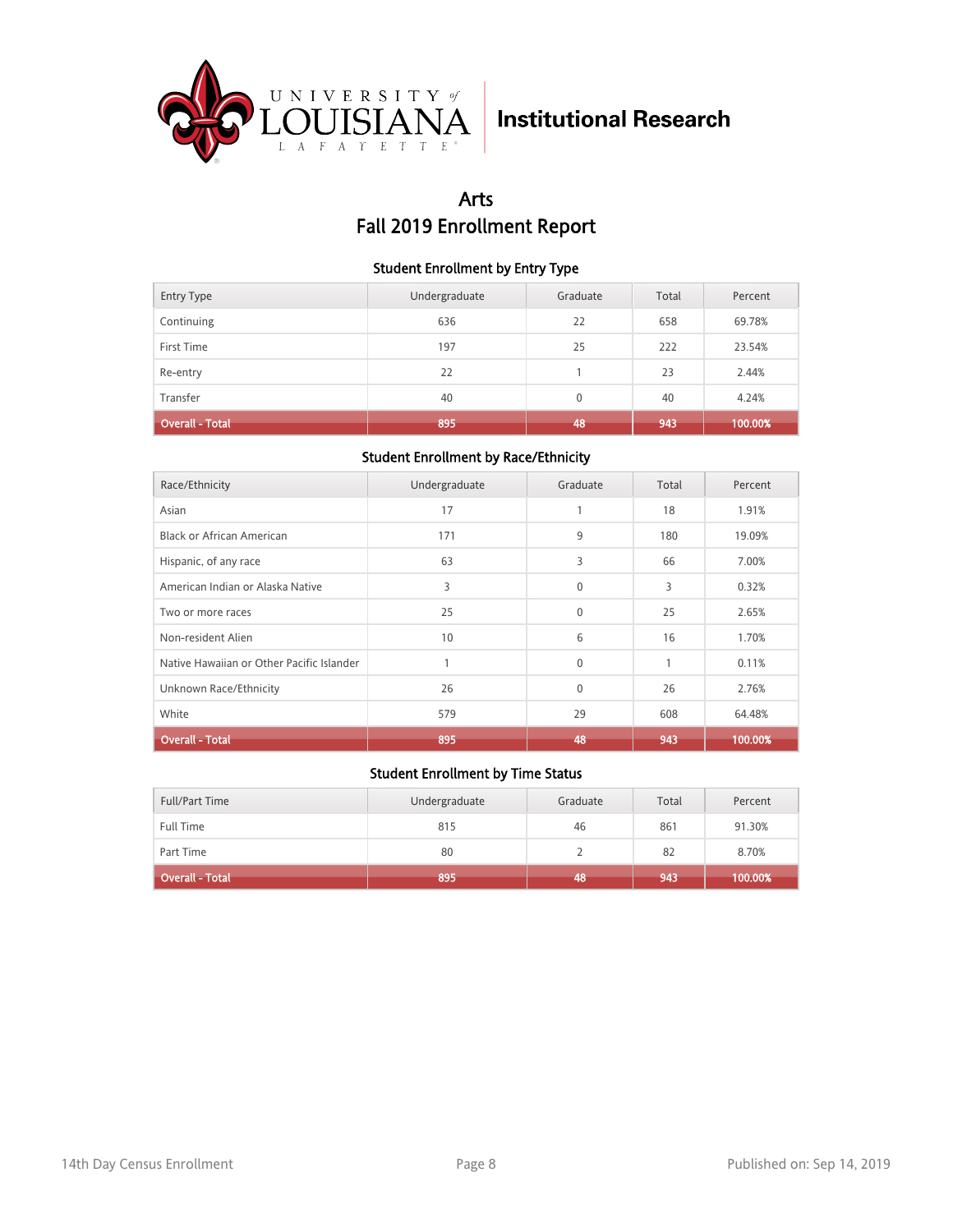

## Education Fall 2019 Enrollment Report

### Student Enrollment by Home Residency

| Home ID                      | Undergraduate | Graduate | Total | Percent |
|------------------------------|---------------|----------|-------|---------|
| Louisiana                    | 1.517         | 256      | 1.773 | 94.26%  |
| Other States and Possessions | 72            | 22       | 94    | 5.00%   |
| <b>Foreign Countries</b>     | 6             | 8        | 14    | 0.74%   |
| <b>Overall - Total</b>       | 1,595         | 286      | 1,881 | 100.00% |

### Student Enrollment by Gender

| Gender                 | Undergraduate | Graduate | Total | Percent |
|------------------------|---------------|----------|-------|---------|
| Male                   | 503           | 65       | 568   | 30.20%  |
| Female                 | 1,092         | 221      | 1,313 | 69.80%  |
| <b>Overall - Total</b> | 1,595         | 286      | 1,881 | 100.00% |

| Classification                 | Count | Percent |
|--------------------------------|-------|---------|
| Freshman                       | 373   | 19.83%  |
| Sophomore                      | 344   | 18.29%  |
| Junior                         | 357   | 18.98%  |
| Senior                         | 476   | 25.31%  |
| Post Baccalaureate Certificate | 26    | 1.38%   |
| Non-Degree Undergraduate       | 19    | 1.01%   |
| <b>Masters</b>                 | 171   | 9.09%   |
| Doctoral                       | 110   | 5.85%   |
| Graduate Certificate           | 5     | 0.27%   |
| <b>Overall - Total</b>         | 1,881 | 100.00% |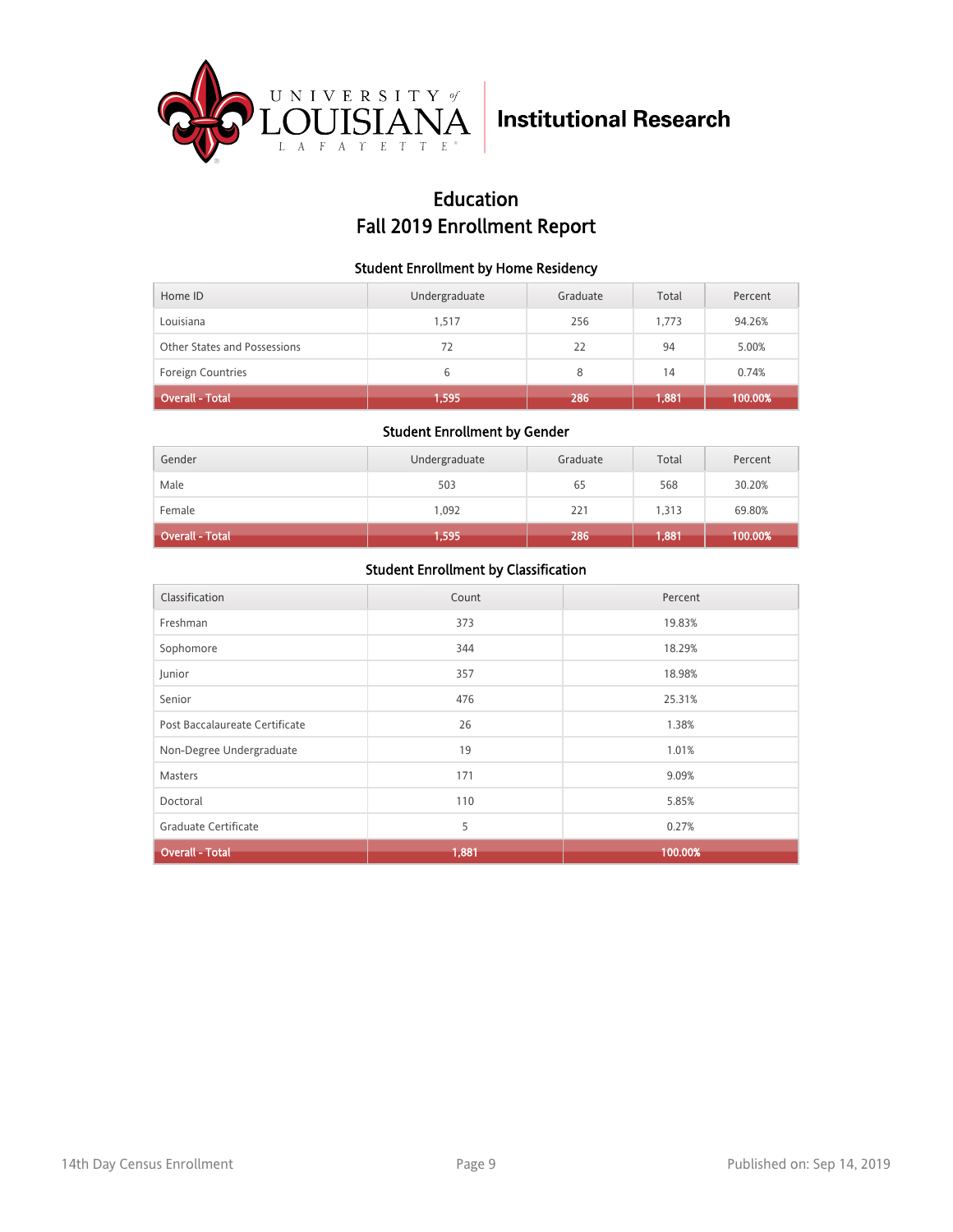

## Education Fall 2019 Enrollment Report

### Student Enrollment by Entry Type

| <b>Entry Type</b>      | Undergraduate | Graduate     | Total | Percent |
|------------------------|---------------|--------------|-------|---------|
| Continuing             | 1,158         | 191          | 1,349 | 71.72%  |
| First Time             | 276           | 76           | 352   | 18.71%  |
| Non Degree             | 19            | $\mathbf{0}$ | 19    | 1.01%   |
| Re-entry               | 45            | 19           | 64    | 3.40%   |
| Transfer               | 97            | $\mathbf{0}$ | 97    | 5.16%   |
| <b>Overall - Total</b> | 1,595         | 286          | 1,881 | 100.00% |

### Student Enrollment by Race/Ethnicity

| Race/Ethnicity                            | Undergraduate | Graduate     | Total          | Percent |
|-------------------------------------------|---------------|--------------|----------------|---------|
| Asian                                     | 13            | 3            | 16             | 0.85%   |
| Black or African American                 | 331           | 70           | 401            | 21.32%  |
| Hispanic, of any race                     | 97            | 8            | 105            | 5.58%   |
| American Indian or Alaska Native          | 2             | $\mathbf{0}$ | $\overline{2}$ | 0.11%   |
| Two or more races                         | 33            |              | 34             | 1.81%   |
| Non-resident Alien                        | 5             | 4            | 9              | 0.48%   |
| Native Hawaiian or Other Pacific Islander | 1             | $\mathbf{0}$ | $\mathbf{1}$   | 0.05%   |
| Unknown Race/Ethnicity                    | 38            | 3            | 41             | 2.18%   |
| White                                     | 1,075         | 197          | 1,272          | 67.62%  |
| <b>Overall - Total</b>                    | 1,595         | 286          | 1,881          | 100.00% |

| <b>Full/Part Time</b>  | Undergraduate | Graduate | Total | Percent |
|------------------------|---------------|----------|-------|---------|
| <b>Full Time</b>       | 1.402         | 104      | .506  | 80.06%  |
| Part Time              | 193           | 182      | 375   | 19.94%  |
| <b>Overall - Total</b> | 1,595         | 286      | 1,881 | 100.00% |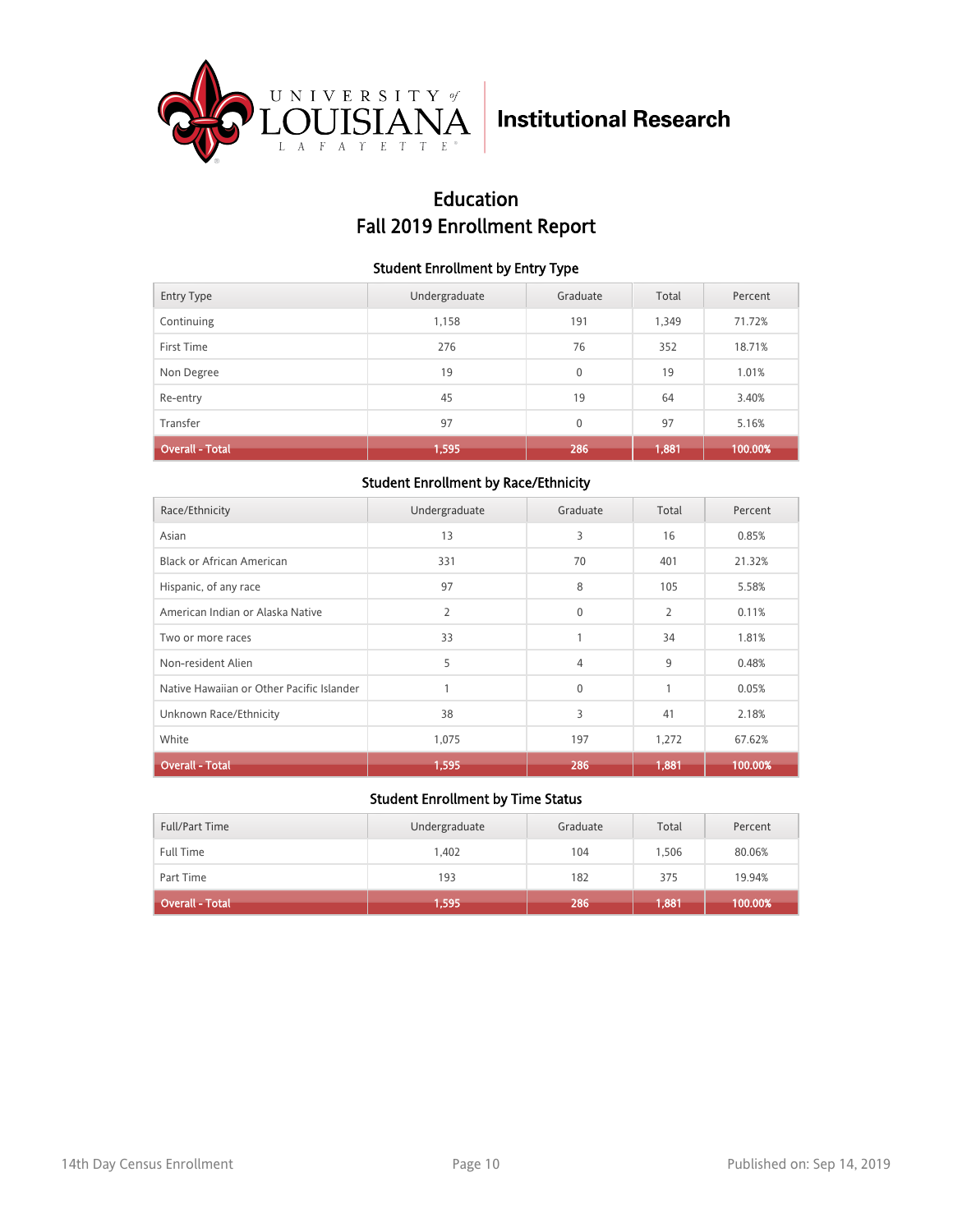

## Engineering Fall 2019 Enrollment Report

### Student Enrollment by Home Residency

| Home ID                      | Undergraduate | Graduate | Total | Percent |
|------------------------------|---------------|----------|-------|---------|
| Louisiana                    | 1.802         | 52       | 1.854 | 85.48%  |
| Other States and Possessions | 103           | 4        | 107   | 4.93%   |
| <b>Foreign Countries</b>     | 91            | 117      | 208   | 9.59%   |
| <b>Overall - Total</b>       | 1,996         | 173      | 2,169 | 100.00% |

### Student Enrollment by Gender

| Gender                 | Undergraduate | Graduate | Total | Percent |
|------------------------|---------------|----------|-------|---------|
| Male                   | 1,655         | 132      | 1.787 | 82.39%  |
| Female                 | 341           | 41       | 382   | 17.61%  |
| <b>Overall - Total</b> | 1,996         | 173      | 2,169 | 100.00% |

| Classification         | Count | Percent |
|------------------------|-------|---------|
| Freshman               | 466   | 21.48%  |
| Sophomore              | 379   | 17.47%  |
| Junior                 | 412   | 18.99%  |
| Senior                 | 739   | 34.07%  |
| <b>Masters</b>         | 79    | 3.64%   |
| Doctoral               | 94    | 4.33%   |
| <b>Overall - Total</b> | 2,169 | 100.00% |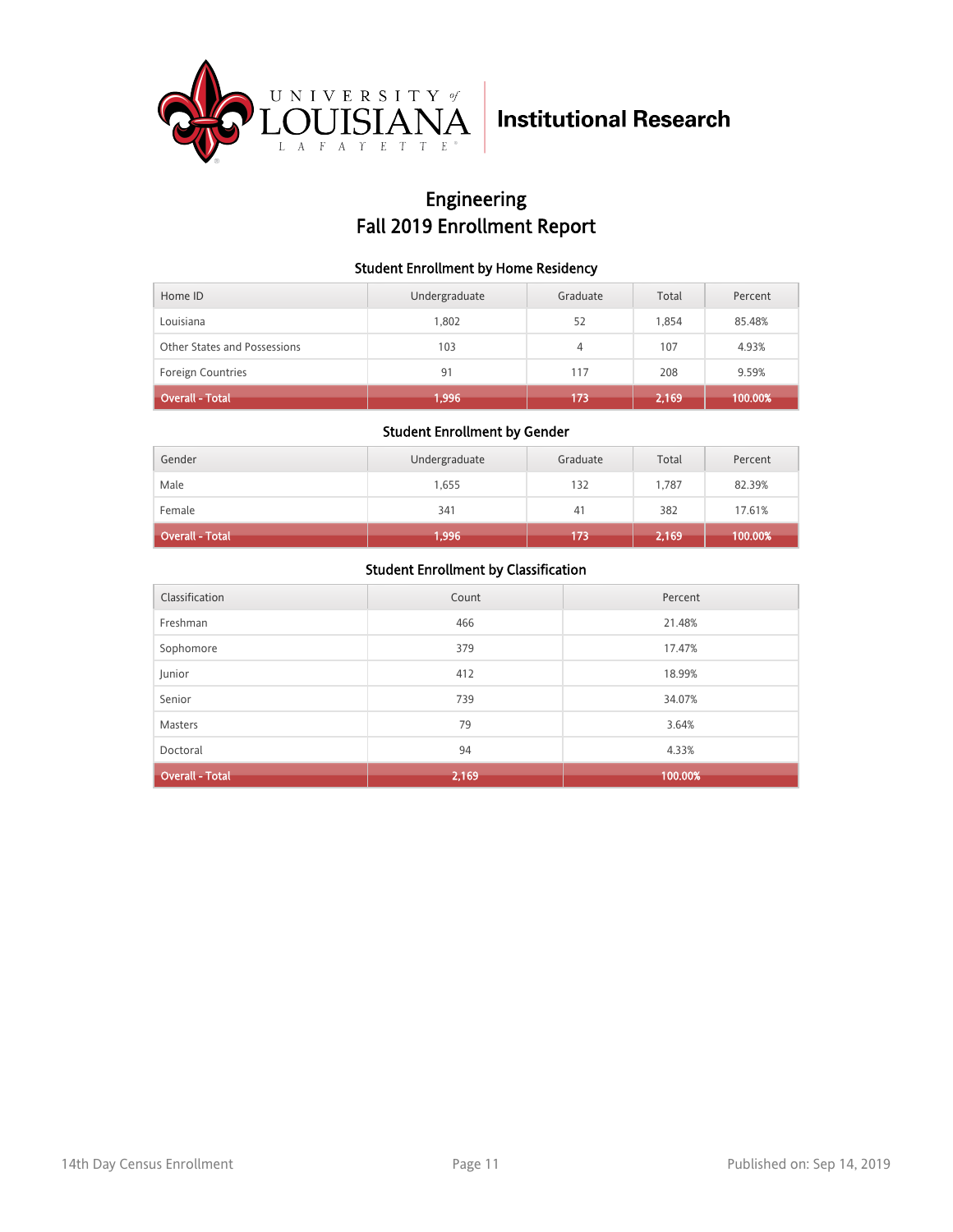

## Engineering Fall 2019 Enrollment Report

### Student Enrollment by Entry Type

| <b>Entry Type</b>      | Undergraduate | Graduate | Total | Percent |
|------------------------|---------------|----------|-------|---------|
| Continuing             | 1.504         | 135      | 1,639 | 75.56%  |
| First Time             | 403           | 32       | 435   | 20.06%  |
| Re-entry               | 34            | 6        | 40    | 1.84%   |
| Transfer               | 55            | $\Omega$ | 55    | 2.54%   |
| <b>Overall - Total</b> | 1,996         | 173      | 2,169 | 100.00% |

### Student Enrollment by Race/Ethnicity

| Race/Ethnicity                            | Undergraduate | Graduate     | Total          | Percent |
|-------------------------------------------|---------------|--------------|----------------|---------|
| Asian                                     | 70            | 12           | 82             | 3.78%   |
| Black or African American                 | 270           | 4            | 274            | 12.63%  |
| Hispanic, of any race                     | 104           | 2            | 106            | 4.89%   |
| American Indian or Alaska Native          | 2             | $\Omega$     | $\overline{2}$ | 0.09%   |
| Two or more races                         | 31            | $\mathbf{0}$ | 31             | 1.43%   |
| Non-resident Alien                        | 65            | 84           | 149            | 6.87%   |
| Native Hawaiian or Other Pacific Islander | 5             | $\mathbf{0}$ | 5              | 0.23%   |
| Unknown Race/Ethnicity                    | 54            | 16           | 70             | 3.23%   |
| White                                     | 1,395         | 55           | 1,450          | 66.85%  |
| <b>Overall - Total</b>                    | 1,996         | 173          | 2,169          | 100.00% |

| Full/Part Time               | Undergraduate | Graduate | Total | Percent |
|------------------------------|---------------|----------|-------|---------|
| <b>Full Time</b>             | 1.812         | 141      | 1.953 | 90.04%  |
| Part Time                    | 184           | 32       | 216   | 9.96%   |
| Overall - Total <sup>1</sup> | 1,996         | 173      | 2,169 | 100.00% |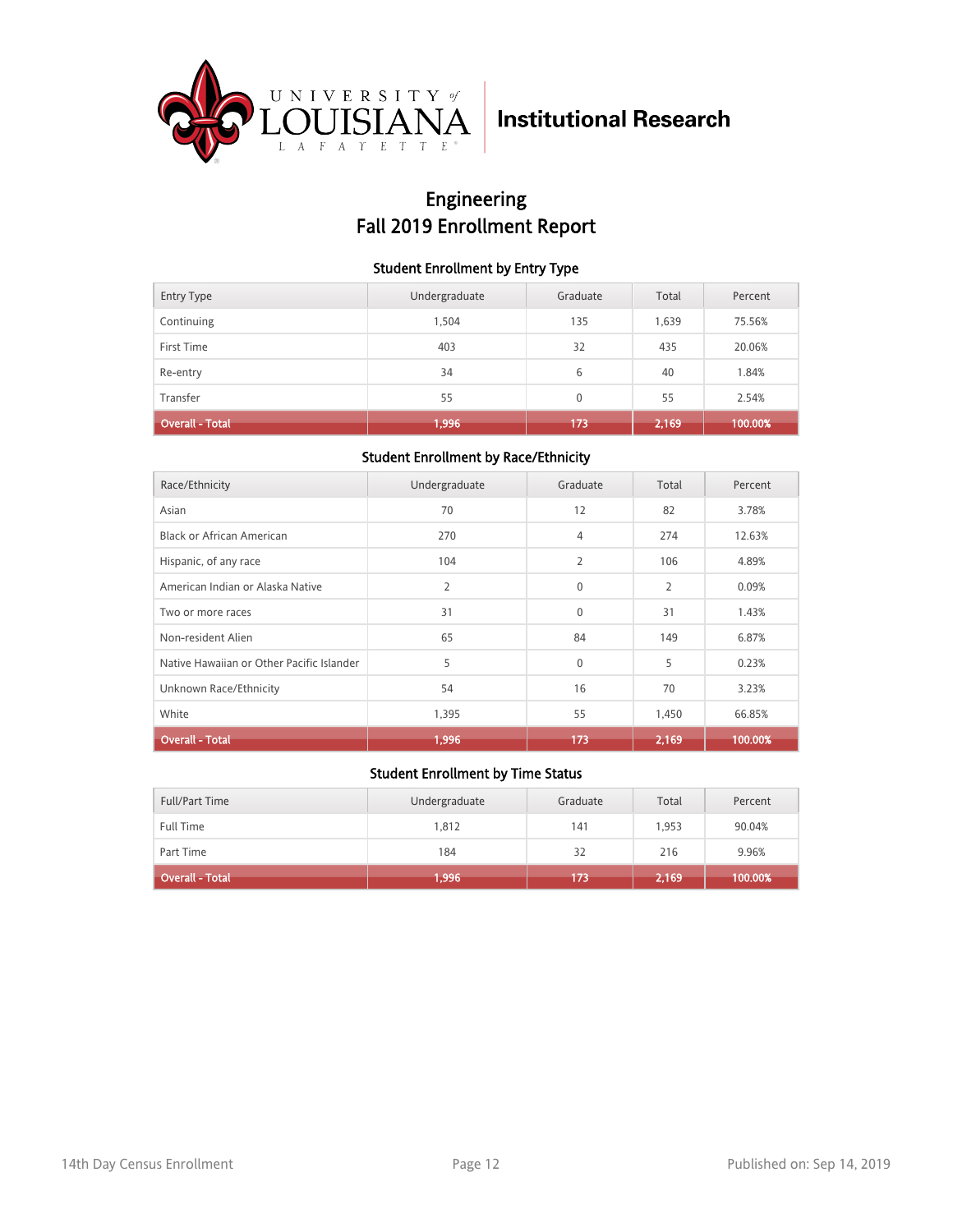

## Graduate School Fall 2019 Enrollment Report

### Student Enrollment by Home Residency

| Home ID                      | Undergraduate | Graduate | Total | Percent |
|------------------------------|---------------|----------|-------|---------|
| Louisiana                    | 0             | 12       | 12    | 70.59%  |
| Other States and Possessions | 0             |          | 5     | 17.65%  |
| Foreign Countries            | 0             |          |       | 11.76%  |
| Overall - Total              |               | 17       | 17    | 100.00% |

#### Student Enrollment by Gender

| Gender          | Undergraduate | Graduate | Total | Percent |
|-----------------|---------------|----------|-------|---------|
| Male            |               | b        | ь     | 35.29%  |
| Female          |               | 11       | 11    | 64.71%  |
| Overall - Total |               |          |       | 100.00% |

| Classification      | Count | Percent |
|---------------------|-------|---------|
| Non-Degree Graduate |       | 100.00% |
| Overall - Total     |       | 100.00% |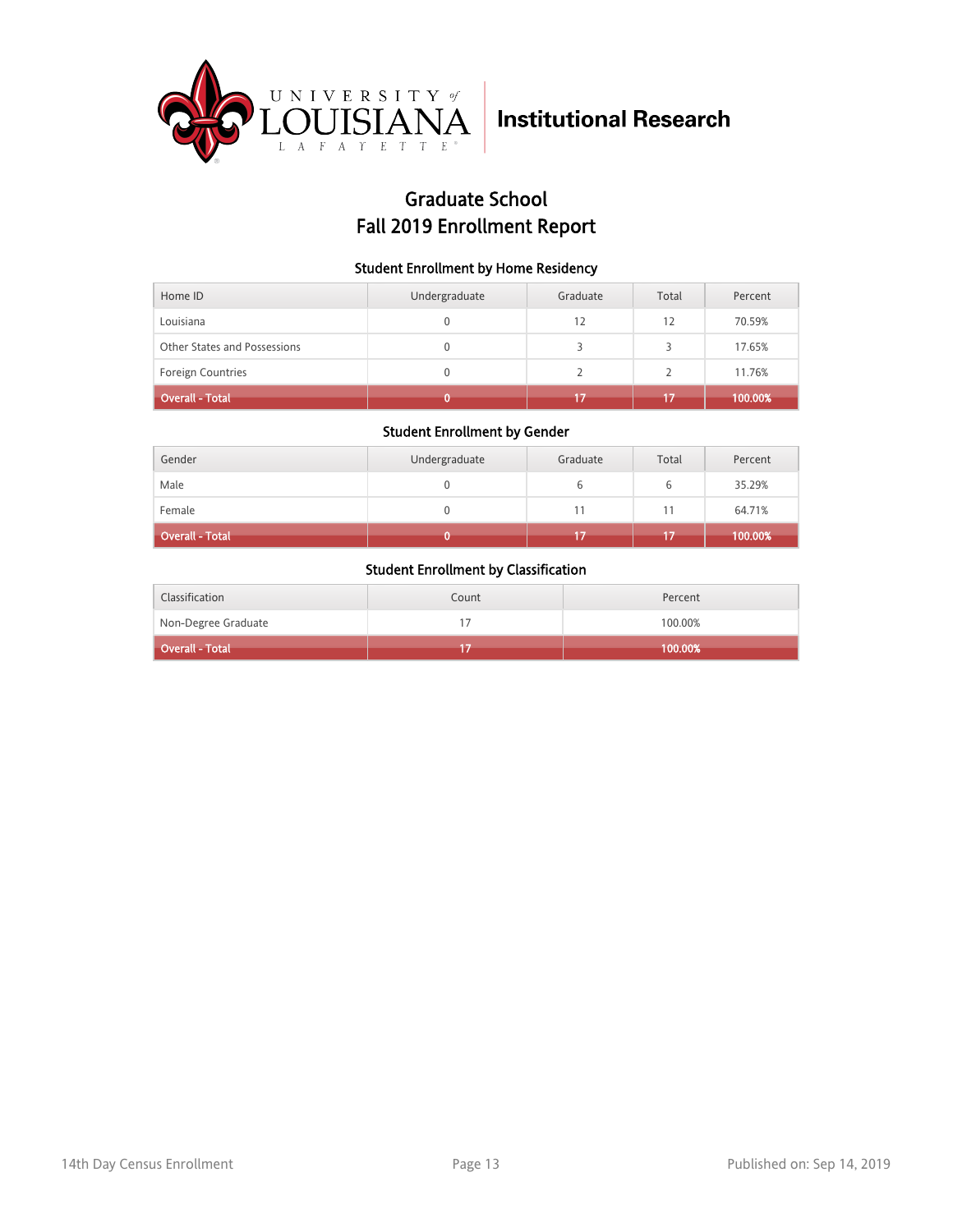

## Graduate School Fall 2019 Enrollment Report

### Student Enrollment by Entry Type

| <b>Entry Type</b>      | Undergraduate | Graduate | Total | Percent |
|------------------------|---------------|----------|-------|---------|
| Non Degree             |               |          |       | 100.00% |
| <b>Overall - Total</b> |               |          |       | 100.00% |

### Student Enrollment by Race/Ethnicity

| Race/Ethnicity                   | Undergraduate | Graduate | Total | Percent |
|----------------------------------|---------------|----------|-------|---------|
| Asian                            | 0             |          |       | 5.88%   |
| <b>Black or African American</b> | 0             | 3        |       | 17.65%  |
| Non-resident Alien               | $\mathbf{0}$  |          |       | 5.88%   |
| Unknown Race/Ethnicity           | 0             |          |       | 11.76%  |
| White                            | 0             | 10       | 10    | 58.82%  |
| <b>Overall - Total</b>           |               | 17       | 17    | 100.00% |

| Full/Part Time         | Undergraduate | Graduate | Total | Percent |
|------------------------|---------------|----------|-------|---------|
| <b>Full Time</b>       |               |          |       | 11.76%  |
| Part Time              |               | 15       | 15    | 88.24%  |
| <b>Overall - Total</b> |               |          |       | 100.00% |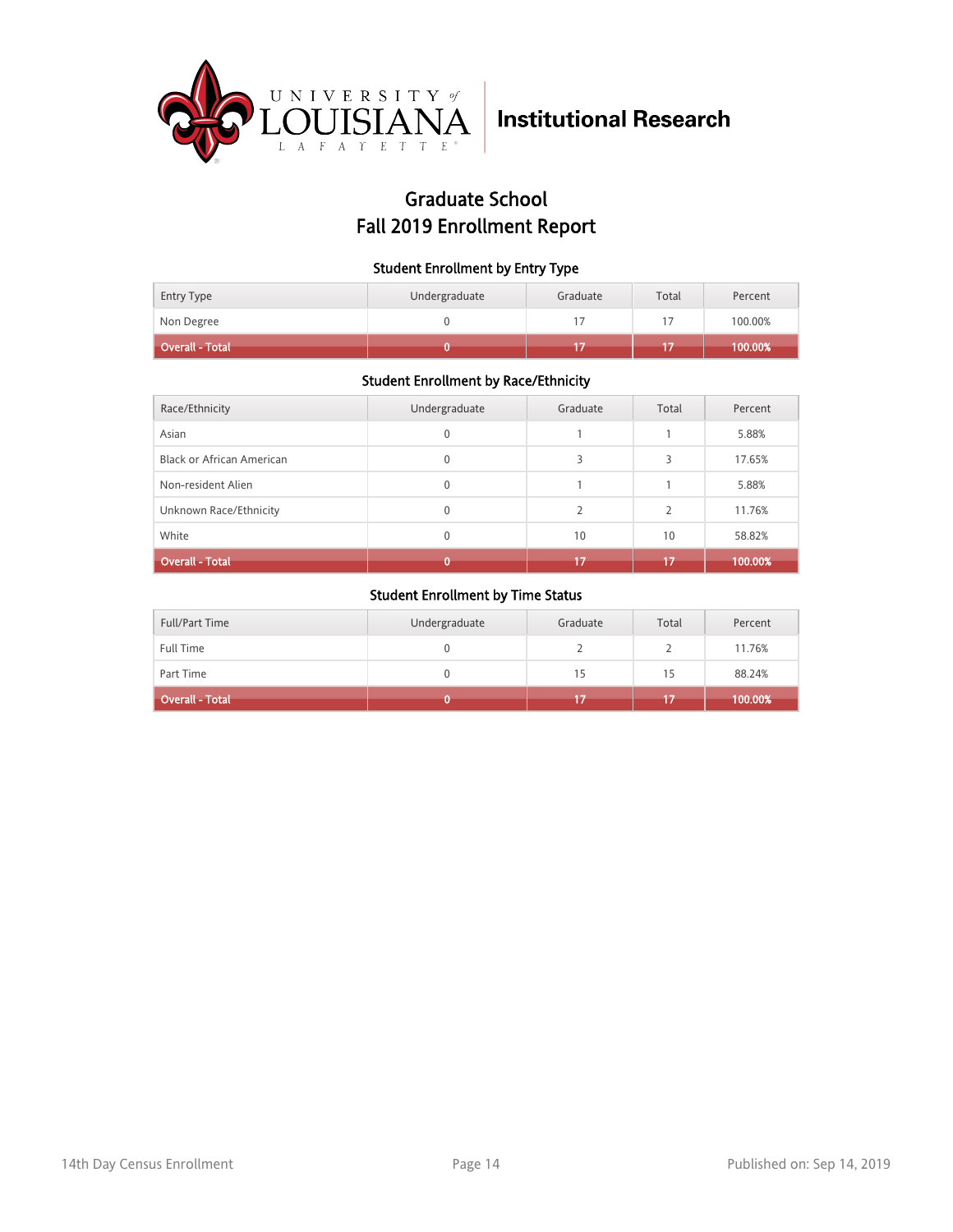

## Liberal Arts Fall 2019 Enrollment Report

### Student Enrollment by Home Residency

| Home ID                      | Undergraduate | Graduate | Total | Percent |
|------------------------------|---------------|----------|-------|---------|
| Louisiana                    | 2,310         | 201      | 2.511 | 91.04%  |
| Other States and Possessions | 110           | 88       | 198   | 7.18%   |
| <b>Foreign Countries</b>     | 15            | 34       | 49    | 1.78%   |
| <b>Overall - Total</b>       | 2,435         | 323      | 2,758 | 100.00% |

#### Student Enrollment by Gender

| Gender                 | Undergraduate | Graduate | Total | Percent |
|------------------------|---------------|----------|-------|---------|
| Male                   | 678           | 87       | 765   | 27.74%  |
| Female                 | 1,757         | 236      | 1,993 | 72.26%  |
| <b>Overall - Total</b> | 2,435         | 323      | 2,758 | 100.00% |

| Classification         | Count | Percent |
|------------------------|-------|---------|
| Freshman               | 536   | 19.43%  |
| Sophomore              | 538   | 19.51%  |
| Junior                 | 633   | 22.95%  |
| Senior                 | 728   | 26.40%  |
| <b>Masters</b>         | 215   | 7.80%   |
| Doctoral               | 106   | 3.84%   |
| Graduate Certificate   | 2     | 0.07%   |
| <b>Overall - Total</b> | 2,758 | 100.00% |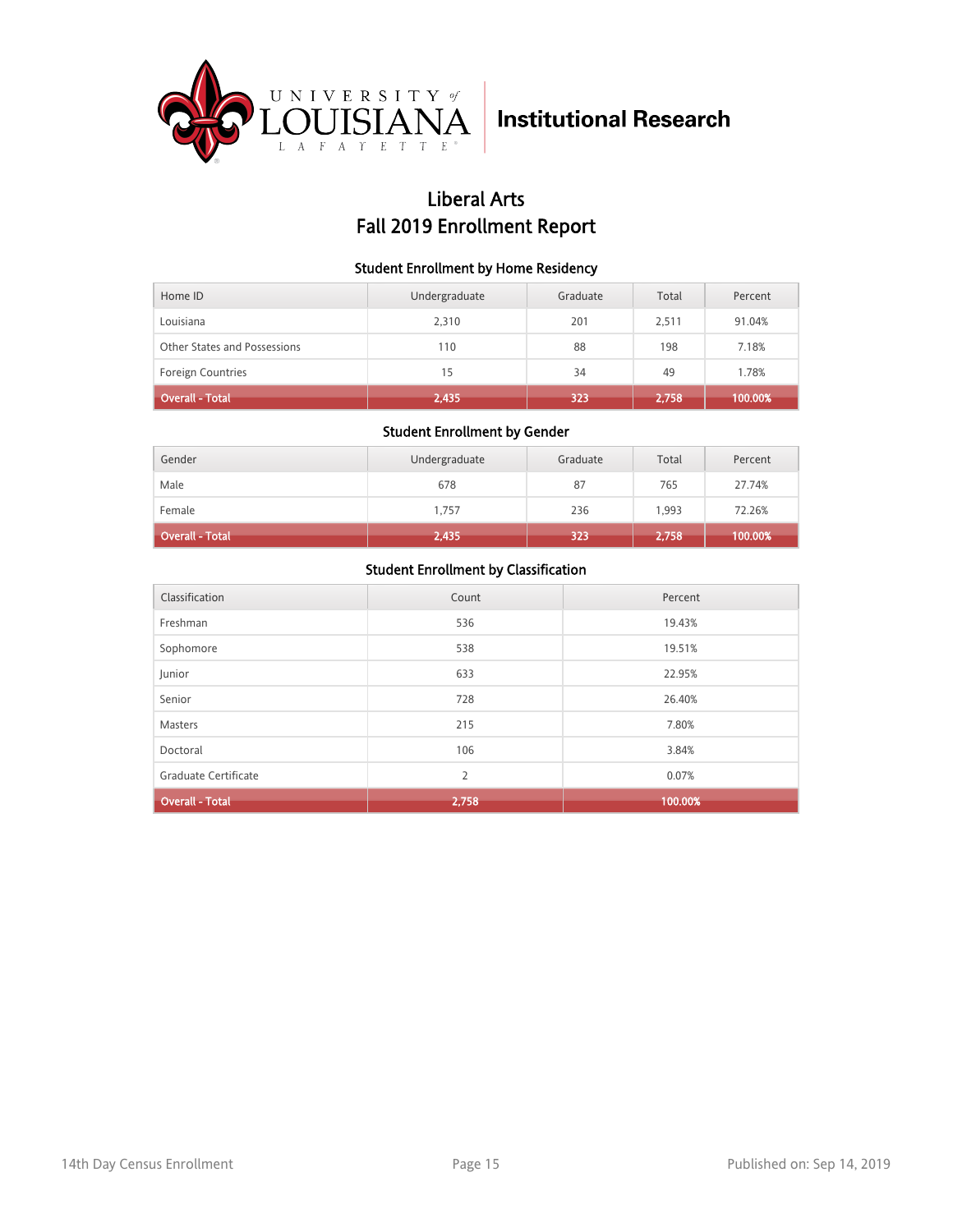

## Liberal Arts Fall 2019 Enrollment Report

### Student Enrollment by Entry Type

| <b>Entry Type</b>      | Undergraduate | Graduate | Total | Percent |
|------------------------|---------------|----------|-------|---------|
| Continuing             | 1,870         | 242      | 2,112 | 76.58%  |
| First Time             | 410           | 72       | 482   | 17.48%  |
| Re-entry               | 53            | 9        | 62    | 2.25%   |
| Transfer               | 102           | $\Omega$ | 102   | 3.70%   |
| <b>Overall - Total</b> | 2,435         | 323      | 2,758 | 100.00% |

### Student Enrollment by Race/Ethnicity

| Race/Ethnicity                            | Undergraduate | Graduate | Total | Percent |
|-------------------------------------------|---------------|----------|-------|---------|
| Asian                                     | 28            | 6        | 34    | 1.23%   |
| Black or African American                 | 600           | 29       | 629   | 22.81%  |
| Hispanic, of any race                     | 157           | 15       | 172   | 6.24%   |
| American Indian or Alaska Native          | 9             | $\Omega$ | 9     | 0.33%   |
| Two or more races                         | 87            | 5        | 92    | 3.34%   |
| Non-resident Alien                        | 9             | 25       | 34    | 1.23%   |
| Native Hawaiian or Other Pacific Islander | 3             | $\Omega$ | 3     | 0.11%   |
| Unknown Race/Ethnicity                    | 49            | 7        | 56    | 2.03%   |
| White                                     | 1,493         | 236      | 1,729 | 62.69%  |
| <b>Overall - Total</b>                    | 2,435         | 323      | 2,758 | 100.00% |

| Full/Part Time         | Undergraduate | Graduate | Total | Percent |
|------------------------|---------------|----------|-------|---------|
| <b>Full Time</b>       | 2,319         | 264      | 2,583 | 93.65%  |
| Part Time              | 116           | 59       | 175   | 6.35%   |
| <b>Overall - Total</b> | 2,435         | 323      | 2,758 | 100.00% |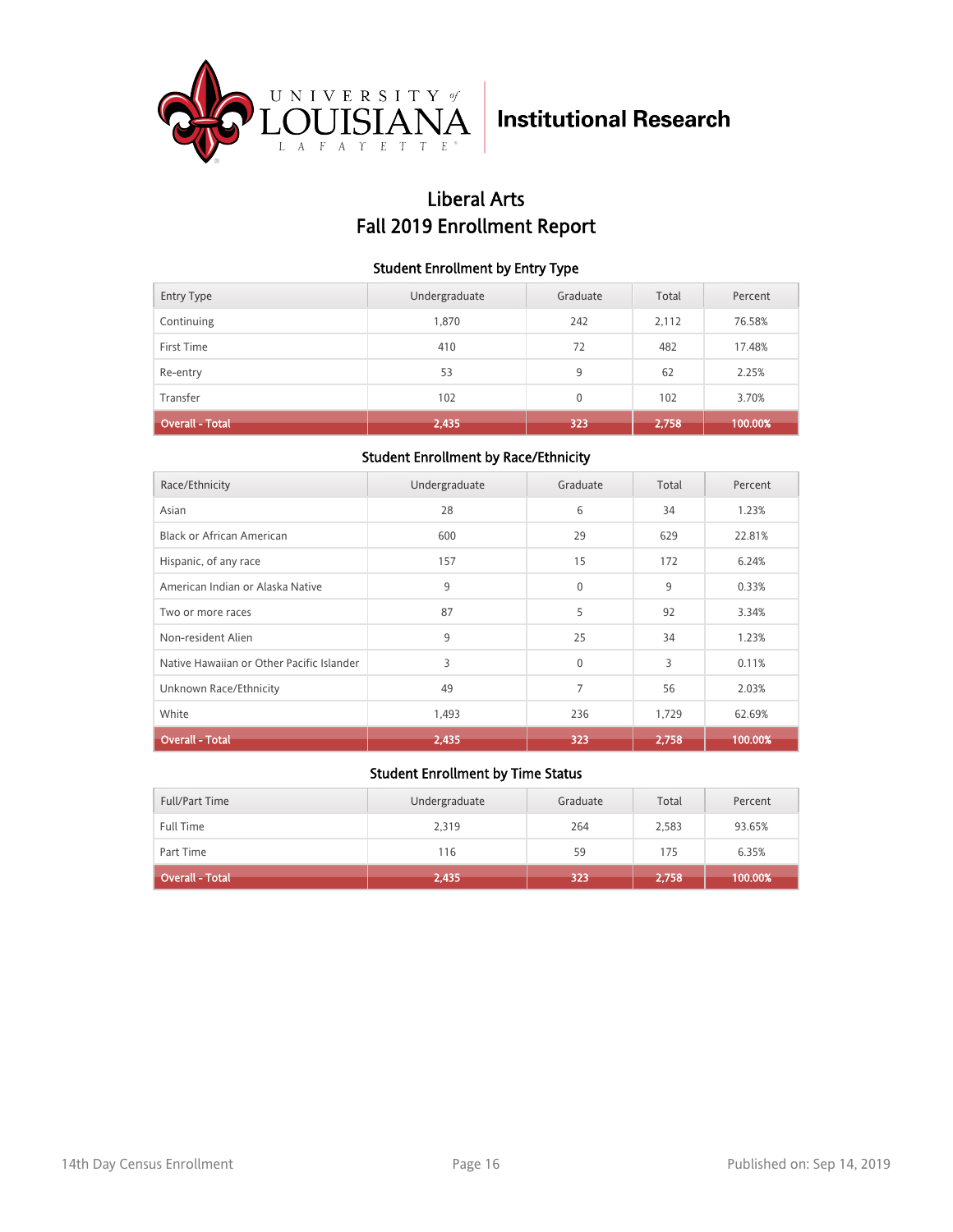

## Nursing & Allied Health Professions Fall 2019 Enrollment Report

### Student Enrollment by Home Residency

| Home ID                      | Undergraduate | Graduate     | Total | Percent |
|------------------------------|---------------|--------------|-------|---------|
| Louisiana                    | 1.754         | 143          | 1.897 | 85.68%  |
| Other States and Possessions | 290           |              | 293   | 13.23%  |
| <b>Foreign Countries</b>     | 24            | $\mathbf{0}$ | 24    | 1.08%   |
| <b>Overall - Total</b>       | 2,068         | 146          | 2,214 | 100.00% |

### Student Enrollment by Gender

| Gender                 | Undergraduate | Graduate | Total | Percent |
|------------------------|---------------|----------|-------|---------|
| Male                   | 263           | 25       | 288   | 13.01%  |
| Female                 | 1,805         | 121      | 1,926 | 86.99%  |
| <b>Overall - Total</b> | 2,068         | 146      | 2,214 | 100.00% |

| Classification         | Count | Percent |
|------------------------|-------|---------|
| Freshman               | 458   | 20.69%  |
| Sophomore              | 350   | 15.81%  |
| Junior                 | 339   | 15.31%  |
| Senior                 | 921   | 41.60%  |
| <b>Masters</b>         | 121   | 5.47%   |
| Doctoral               | 25    | 1.13%   |
| <b>Overall - Total</b> | 2,214 | 100.00% |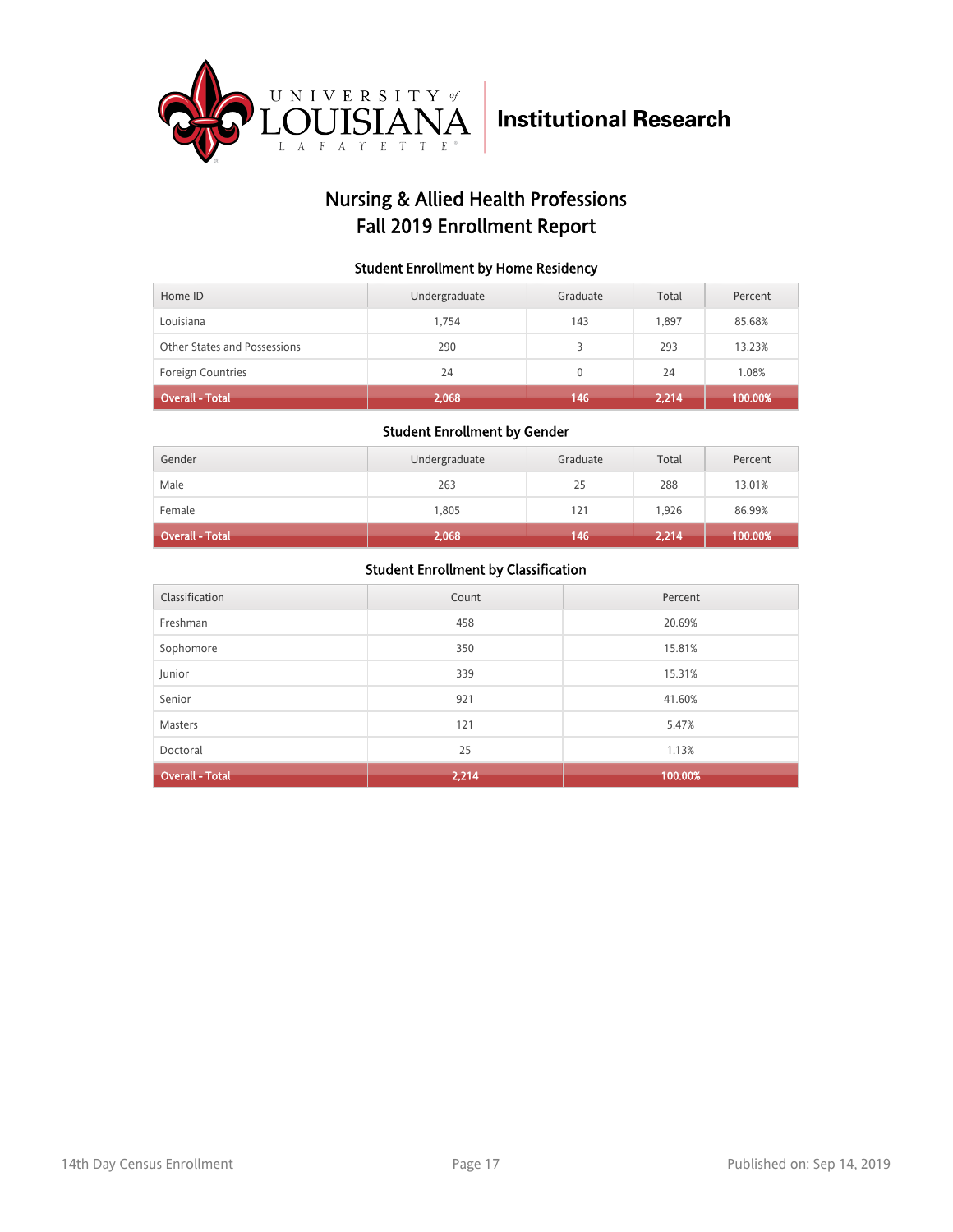

## Nursing & Allied Health Professions Fall 2019 Enrollment Report

### Student Enrollment by Entry Type

| <b>Entry Type</b>      | Undergraduate | Graduate     | Total | Percent |
|------------------------|---------------|--------------|-------|---------|
| Continuing             | 1,417         | 103          | 1,520 | 68.65%  |
| First Time             | 366           | 41           | 407   | 18.38%  |
| Re-entry               | 60            | 2            | 62    | 2.80%   |
| Transfer               | 225           | $\mathbf{0}$ | 225   | 10.16%  |
| <b>Overall - Total</b> | 2,068         | 146          | 2,214 | 100.00% |

### Student Enrollment by Race/Ethnicity

| Race/Ethnicity                   | Undergraduate | Graduate       | Total | Percent |
|----------------------------------|---------------|----------------|-------|---------|
| Asian                            | 48            | 1              | 49    | 2.21%   |
| <b>Black or African American</b> | 454           | 19             | 473   | 21.36%  |
| Hispanic, of any race            | 118           | $\overline{2}$ | 120   | 5.42%   |
| American Indian or Alaska Native | 11            | $\overline{2}$ | 13    | 0.59%   |
| Two or more races                | 49            | $\Omega$       | 49    | 2.21%   |
| Non-resident Alien               | 4             | $\Omega$       | 4     | 0.18%   |
| Unknown Race/Ethnicity           | 91            | 1              | 92    | 4.16%   |
| White                            | 1,293         | 121            | 1,414 | 63.87%  |
| <b>Overall - Total</b>           | 2,068         | 146            | 2.214 | 100.00% |

| Full/Part Time         | Undergraduate | Graduate | Total | Percent |
|------------------------|---------------|----------|-------|---------|
| Full Time              | 1.391         | 35       | 1,426 | 64.41%  |
| Part Time              | 677           | 111      | 788   | 35.59%  |
| <b>Overall - Total</b> | 2,068         | 146      | 2,214 | 100.00% |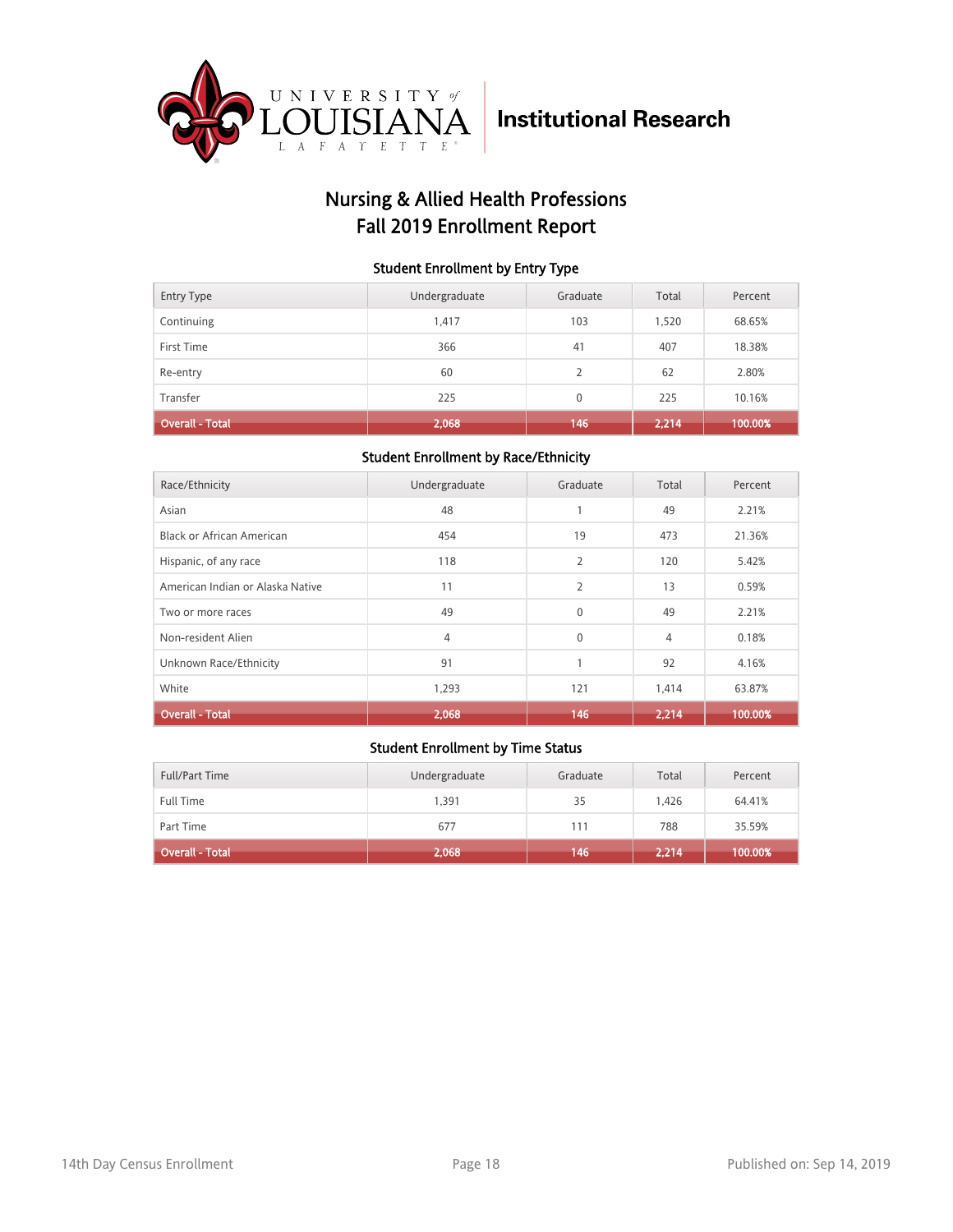

### **Sciences** Fall 2019 Enrollment Report

### Student Enrollment by Home Residency

| Home ID                      | Undergraduate | Graduate | Total | Percent |
|------------------------------|---------------|----------|-------|---------|
| Louisiana                    | 1.970         | 101      | 2.071 | 87.20%  |
| Other States and Possessions | 64            | 69       | 133   | 5.60%   |
| <b>Foreign Countries</b>     | 30            | 141      | 171   | 7.20%   |
| <b>Overall - Total</b>       | 2,064         | 311      | 2,375 | 100.00% |

#### Student Enrollment by Gender

| Gender                 | Undergraduate | Graduate | Total | Percent |
|------------------------|---------------|----------|-------|---------|
| Male                   | 1,103         | 204      | 1,307 | 55.03%  |
| Female                 | 961           | 107      | 1,068 | 44.97%  |
| <b>Overall - Total</b> | 2,064         | 311      | 2,375 | 100.00% |

| Classification         | Count | Percent |
|------------------------|-------|---------|
| Freshman               | 645   | 27.16%  |
| Sophomore              | 450   | 18.95%  |
| Junior                 | 435   | 18.32%  |
| Senior                 | 534   | 22.48%  |
| <b>Masters</b>         | 148   | 6.23%   |
| Doctoral               | 163   | 6.86%   |
| <b>Overall - Total</b> | 2,375 | 100.00% |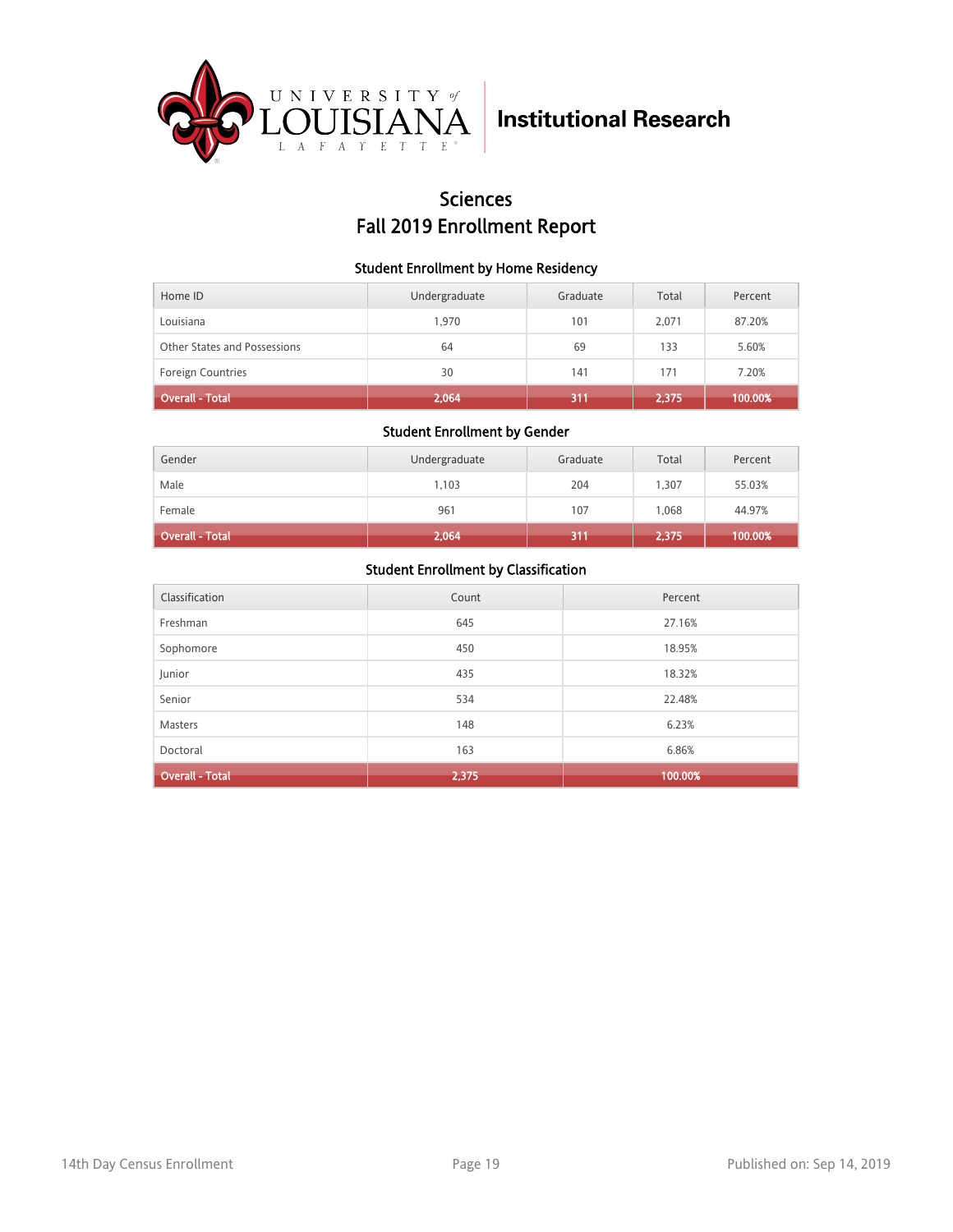

## Sciences Fall 2019 Enrollment Report

### Student Enrollment by Entry Type

| <b>Entry Type</b>      | Undergraduate | Graduate | Total | Percent |
|------------------------|---------------|----------|-------|---------|
| Continuing             | 1,336         | 245      | 1,581 | 66.57%  |
| First Time             | 560           | 59       | 619   | 26.06%  |
| Re-entry               | 65            |          | 72    | 3.03%   |
| Transfer               | 103           | $\Omega$ | 103   | 4.34%   |
| <b>Overall - Total</b> | 2,064         | 311      | 2,375 | 100.00% |

### Student Enrollment by Race/Ethnicity

| Race/Ethnicity                            | Undergraduate | Graduate     | Total | Percent |
|-------------------------------------------|---------------|--------------|-------|---------|
| Asian                                     | 105           | 15           | 120   | 5.05%   |
| Black or African American                 | 405           | 10           | 415   | 17.47%  |
| Hispanic, of any race                     | 117           | 8            | 125   | 5.26%   |
| American Indian or Alaska Native          | 9             | 1            | 10    | 0.42%   |
| Two or more races                         | 84            | 5            | 89    | 3.75%   |
| Non-resident Alien                        | 15            | 105          | 120   | 5.05%   |
| Native Hawaiian or Other Pacific Islander | 3             | $\mathbf{0}$ | 3     | 0.13%   |
| Unknown Race/Ethnicity                    | 60            | 21           | 81    | 3.41%   |
| White                                     | 1,266         | 146          | 1,412 | 59.45%  |
| <b>Overall - Total</b>                    | 2,064         | 311          | 2,375 | 100.00% |

| Full/Part Time         | Undergraduate | Graduate | Total | Percent |
|------------------------|---------------|----------|-------|---------|
| <b>Full Time</b>       | 1,897         | 257      | 2,154 | 90.69%  |
| Part Time              | 167           | 54       | 221   | 9.31%   |
| <b>Overall - Total</b> | 2,064         | 311      | 2,375 | 100.00% |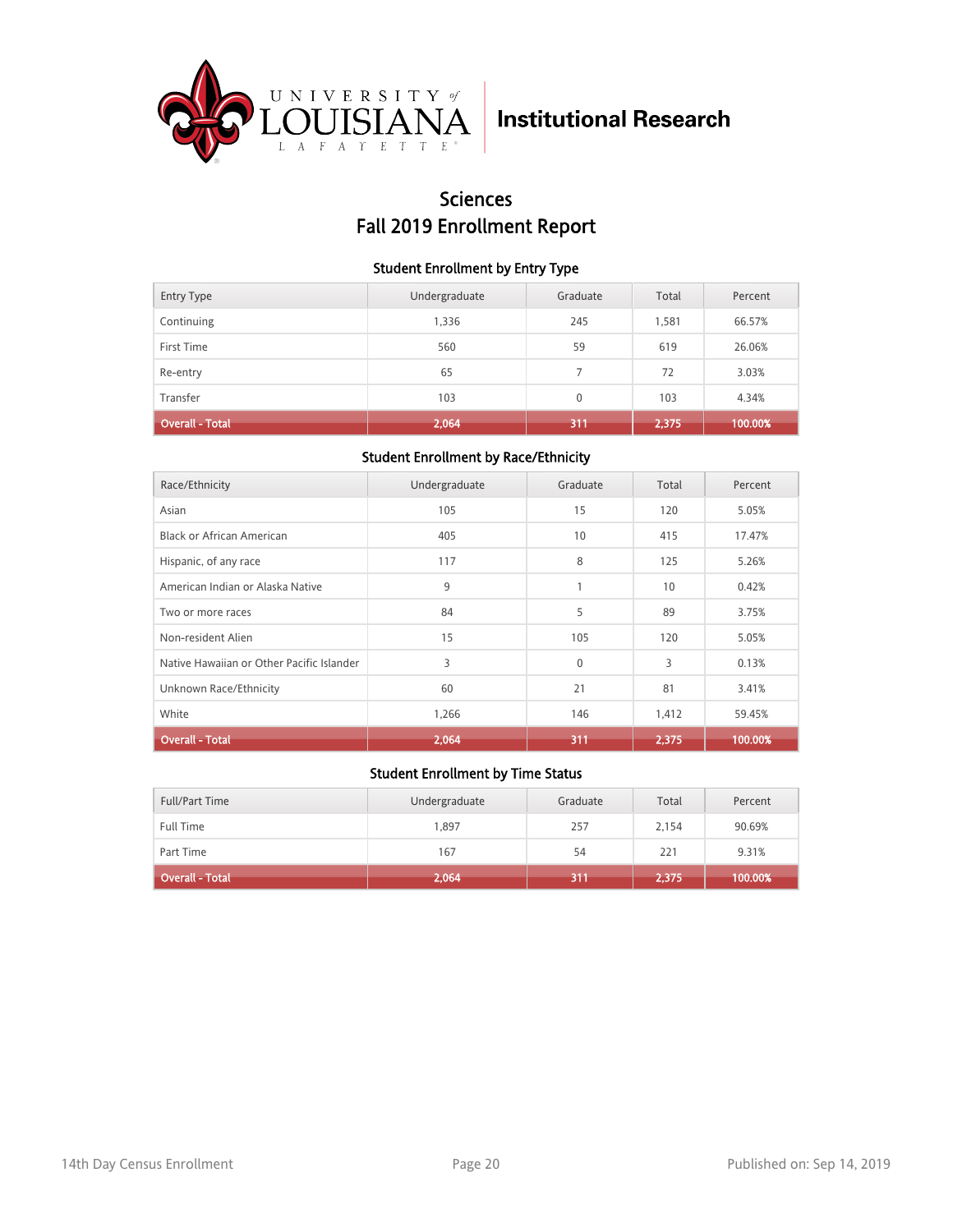

## University College Fall 2019 Enrollment Report

### Student Enrollment by Home Residency

| Home ID                      | Undergraduate | Graduate | Total | Percent |
|------------------------------|---------------|----------|-------|---------|
| Louisiana                    | 634           | 0        | 634   | 85.56%  |
| Other States and Possessions | 98            | 0        | 98    | 13.23%  |
| <b>Foreign Countries</b>     | 9             |          | 9     | 1.21%   |
| <b>Overall - Total</b>       | 741           |          | 741   | 100.00% |

### Student Enrollment by Gender

| Gender                 | Undergraduate | Graduate | Total | Percent |
|------------------------|---------------|----------|-------|---------|
| Male                   | 317           |          | 317   | 42.78%  |
| Female                 | 424           |          | 424   | 57.22%  |
| <b>Overall - Total</b> | 741           |          | 741   | 100.00% |

| Classification         | Count | Percent |
|------------------------|-------|---------|
| Freshman               | 41    | 5.53%   |
| Sophomore              | 82    | 11.07%  |
| Junior                 | 202   | 27.26%  |
| Senior                 | 416   | 56.14%  |
| <b>Overall - Total</b> | 741   | 100.00% |